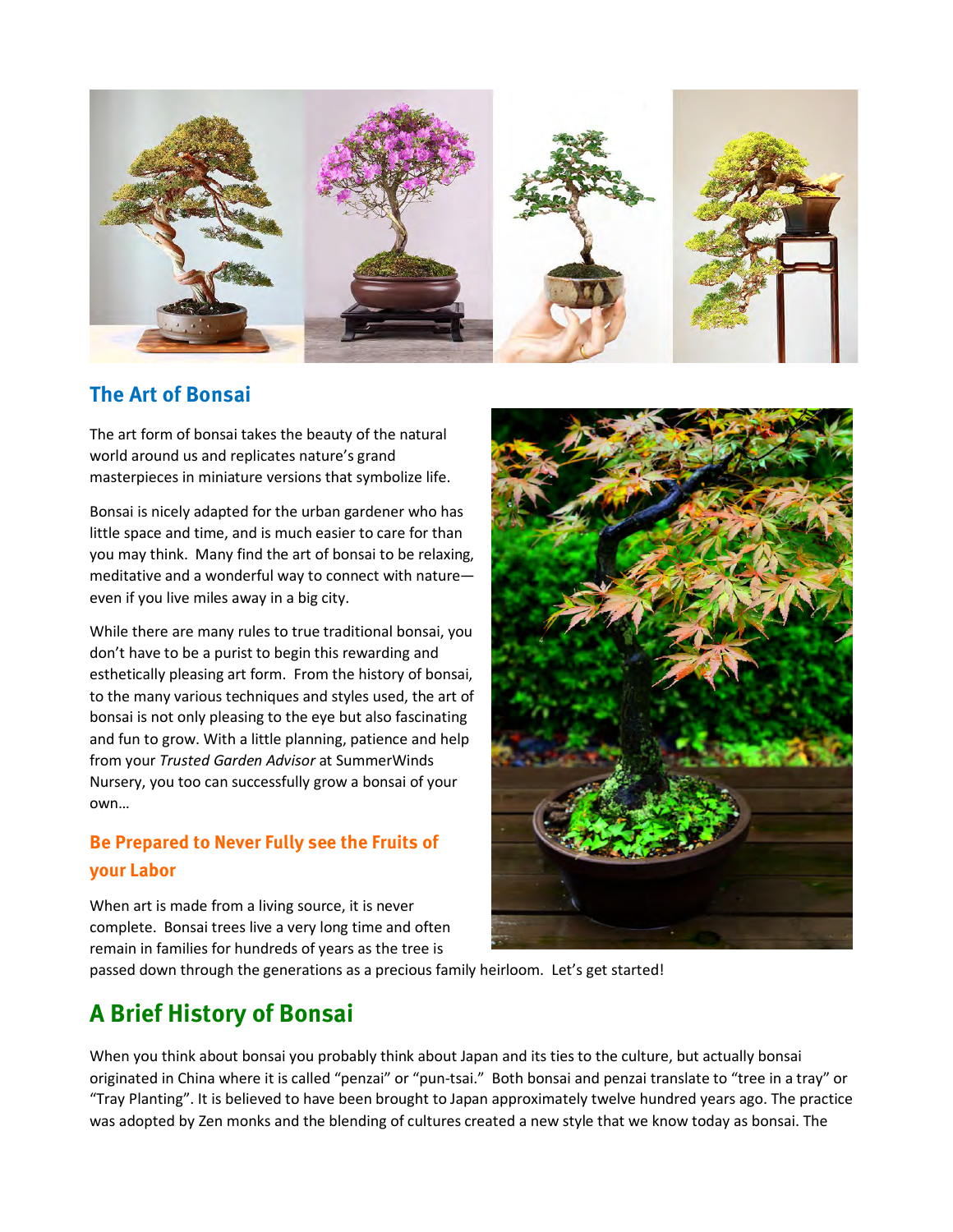monks, who find beauty in austerity, created the tray landscape style to represent how a single tree in a pot could represent the universe. The pot and the tree are considered to be as one. So much care is put into both elements.

It wasn't until recent years that the art of cultivating bonsai spread worldwide. Bonsai is not only an art but it is also a science. Bonsai trees are traditionally miniaturized naturally and are never genetically manipulated. Through various techniques like grafting, defoliation, potting, pruning and root reduction, a tree can be dwarfed and manipulated to mimic an adult tree. A true bonsai artist puts in the time and care to



create something truly unique and personal. No two bonsai trees will ever be the same.

## **Bonsai for Beginners**

Part of the awe of bonsai is that nearly any perennial woody-stemmed tree or shrub that can be propagated can become the beginning of bonsai. Despite the elusive and almost mystical reputation that surrounds bonsai, creating your own is not as hard as it may seem.

#### **Following are the 4 basic steps to follow to get you started:**

- 1. Select a tree
- 2. Select a style of bonsai that is suitable for your tree selection
- 3. Gather the necessary ingredients to cultivate your tree: bonsai pot, potting soil, bonsai pruning scissors/shears and wiring
- 4. Bonsai care and maintenance

# **Best Trees for Beginners**

While bonsai can be accomplished with nearly any perennial woody-stemmed tree or shrub that can be propagated, there are a few varieties that work best for beginners. It's important to do your research when deciding which tree will work best for you. When choosing the tree, take into consideration whether you will be growing your tree indoors or outdoors, the amount of time you have available to dedicate to your bonsai and the style you are hoping to create.



#### **Here is a list of a few of the best bonsai trees for beginners:**

- 1. Juniper
- 2. Ficus
- 3. Chinese Elm
- 4. Maple
- 5. Dwarf Schefflera
- 6. Jade Plant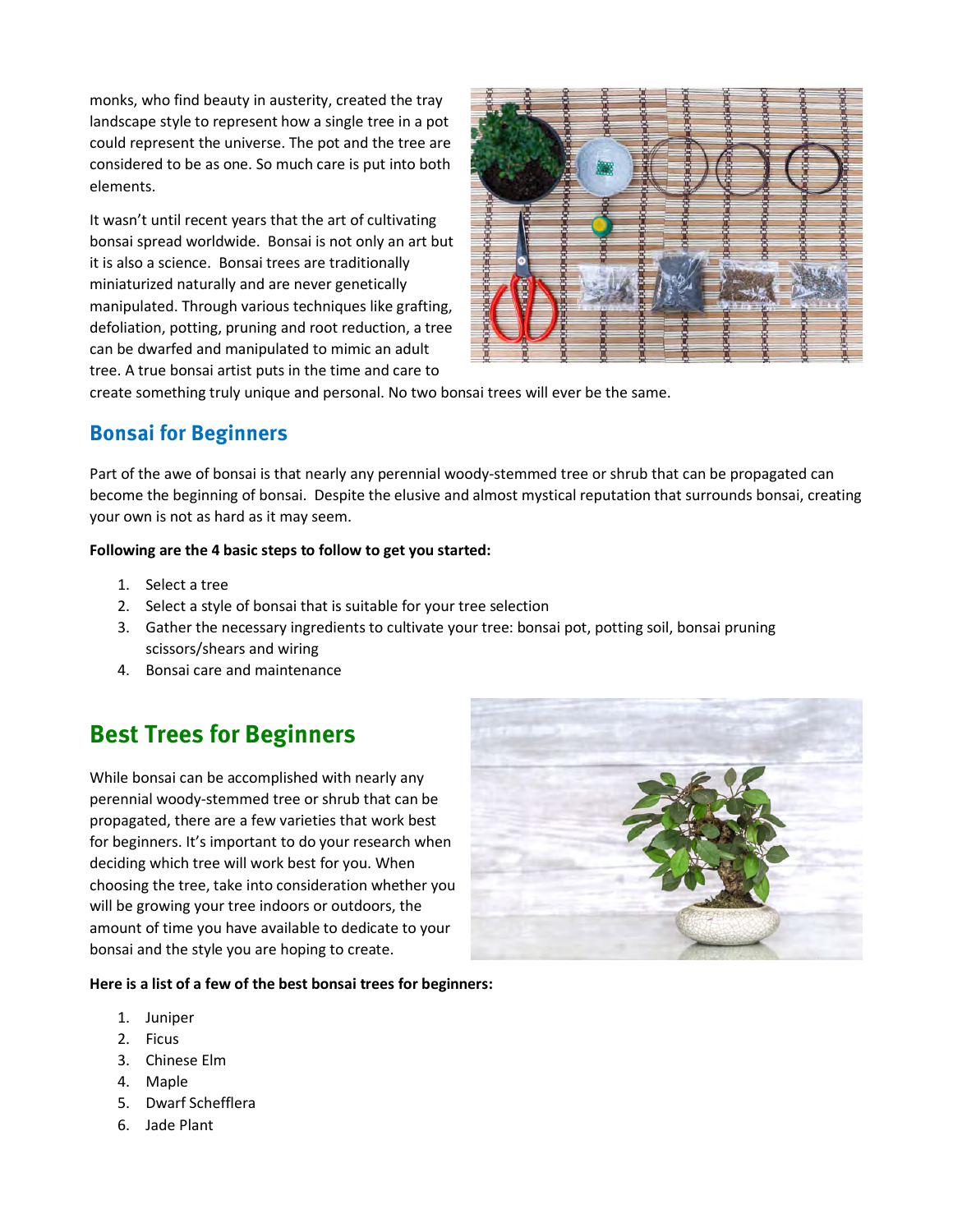# **Styles of Bonsai**

To successfully style a miniature tree, a basic understanding of the different styles of bonsai is helpful. Many styles have been adapted from the traditional techniques over the years. Today, bonsai is open to interpretation and creativity and doesn't need to conform to any certain set of rules. There is beauty in both the free art form as well as in the traditional styles.

The following is a list of **some of the basic traditional styles** (with their Japanese names) upon which you can use your creativity to develop your own style if you'd like:



- **BonsaiFormal Upright / Chokkann** the trunk is straight and tapering
- **Informal Upright / Moyogi** a trunk that shows slight curves while primarily growing straight and upright
- **Slant / Shakan** although the trunks themselves are straight, they grow out of the soil/pot at an angle
- **Cascade / Kengai** the trunk of the tree bends over and falls below the base of the pot
- **Half or Semi-Cascade / Han Kengai**  the trunk of the tree bends over slightly and grows towards the base of the pot without extending below the base of the pot

# **Necessary Ingredients to Cultivate your Tree**

## **Choosing your Tray or Pot**

As was mentioned earlier, the pot and tree are considered as one, so your selection of tray or pot is one of the most important steps. Make sure you chose a tray or pot that will adequately hold your tree and support growth. It needs to be small enough that you can control growth for a prolonged period of time.

#### **Potting Soil**

Choosing the correct potting soil will depend on the type of tree you select, so make sure you do your homework once you make your tree selection. A premixed soil or an orchid mix is generally best for most bonsai trees.

## **Bonsai Care and Maintenance**

The care for your bonsai will depend a lot on the tree you choose, as care is not that same for all bonsai. To maintain and care for your bonsai tree, there are a few simple basic guidelines to prepare for so that your tree will live a long and prosperous life for generations to come.